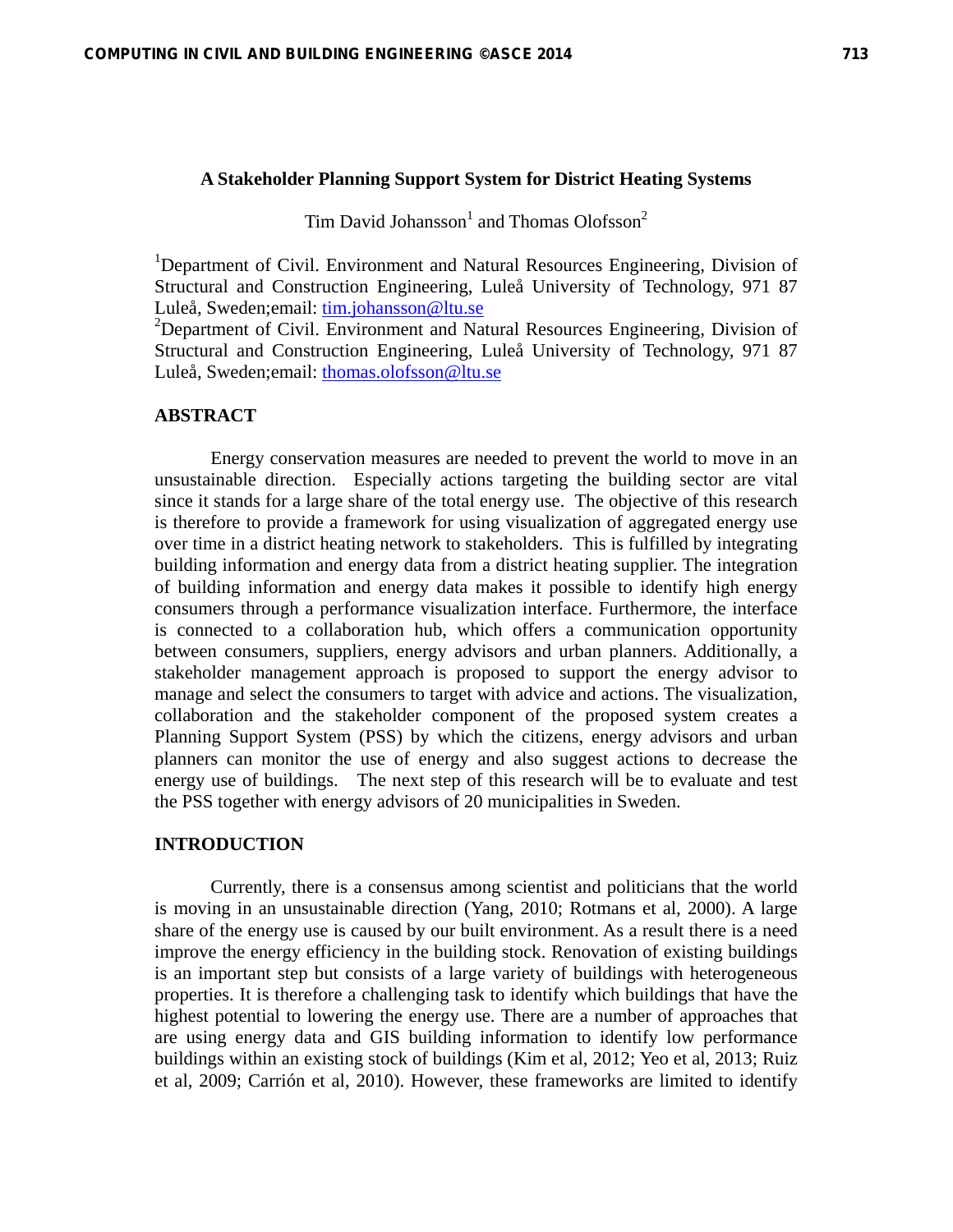and monitor energy use and they are not integrating stakeholders methods. The proposed conceptual Planning support system (PSS) offers opportunity to both analyze the energy performance and link it to collaboration hub for further communication with the appointed energy advisor in the city. Furthermore, the stakeholder management theories propose different strategies to be used in the information and support when communicating with the consumers which is included in the PSS.

# **STATE OF THE ART**

There are several proposals of Planning Support Systems and Spatial Decision Support Systems (SDSS) found in the literature aimed to lower energy use. GIS building data is often combined and integrated with real or simulated energy use data. Thuvander and Tornberg (2005) presented an energy performance visualization of housing stock in Gothenburg by using GIS data combined with energy data. The model was limited to a static time interval and was also dependent on manual work to integrate building and energy data. Carrión et al (2010) overcome these limitations by presenting an automated process based on an integrated Spatial ETL (Extract, Transform, and Load) tool. Later, the tool was used as the information core in creating a framework to rank buildings by their energetic rehabilitation state according to identified performance of the buildings. A similar approach were presented by Dall'O'(2012), which described a methodology mostly based on information that is already available on housing stock such as cartographic documentation, thematic maps, geometric data etc. Energy performance data of buildings was collected using energy audits on sample buildings. The GIS integration enhances data integration and allowed low cost comprehensive framework of the energy performance of building. Kim et al (2012) presented an energy monitoring and visualization of aggregated and real time states of various energy usages. Data series were collected from location-based sensors and by combining it with GIS data, it was possible to display geo-location characteristics in relation to respective energy use. The client were capable of processing and displaying real time and aggregated data in different dimensions such as time, location, level of detail and mode of visualization. Yeo et al (2013) presented an environmental and energy PSS that combines energy information and planning information for environmental friendly urban planning based on a lifecycle perspective.

There is also work done that examines behavior science and how to convince household owners to lower their energy use. Vassileva et al (2012) claimed that major variations are found in use patterns between individual households rather than households groups. Therefore, individual and specific feedback was considered more important. In order to obtain this personalized specific feedback related to difference preferences, characteristics and needs should be provided to the households instead of generalized tips and information applicable to all households. Thuvander et al (2012) have a similar point of view and argued that measurements to lowering energy use is strongly connected to household understanding of energy use and cost. Furthermore, also individual households understanding of impacts of acts and measurements and how it influences the energy use are vital. Ellegård et al (2011) claimed that it is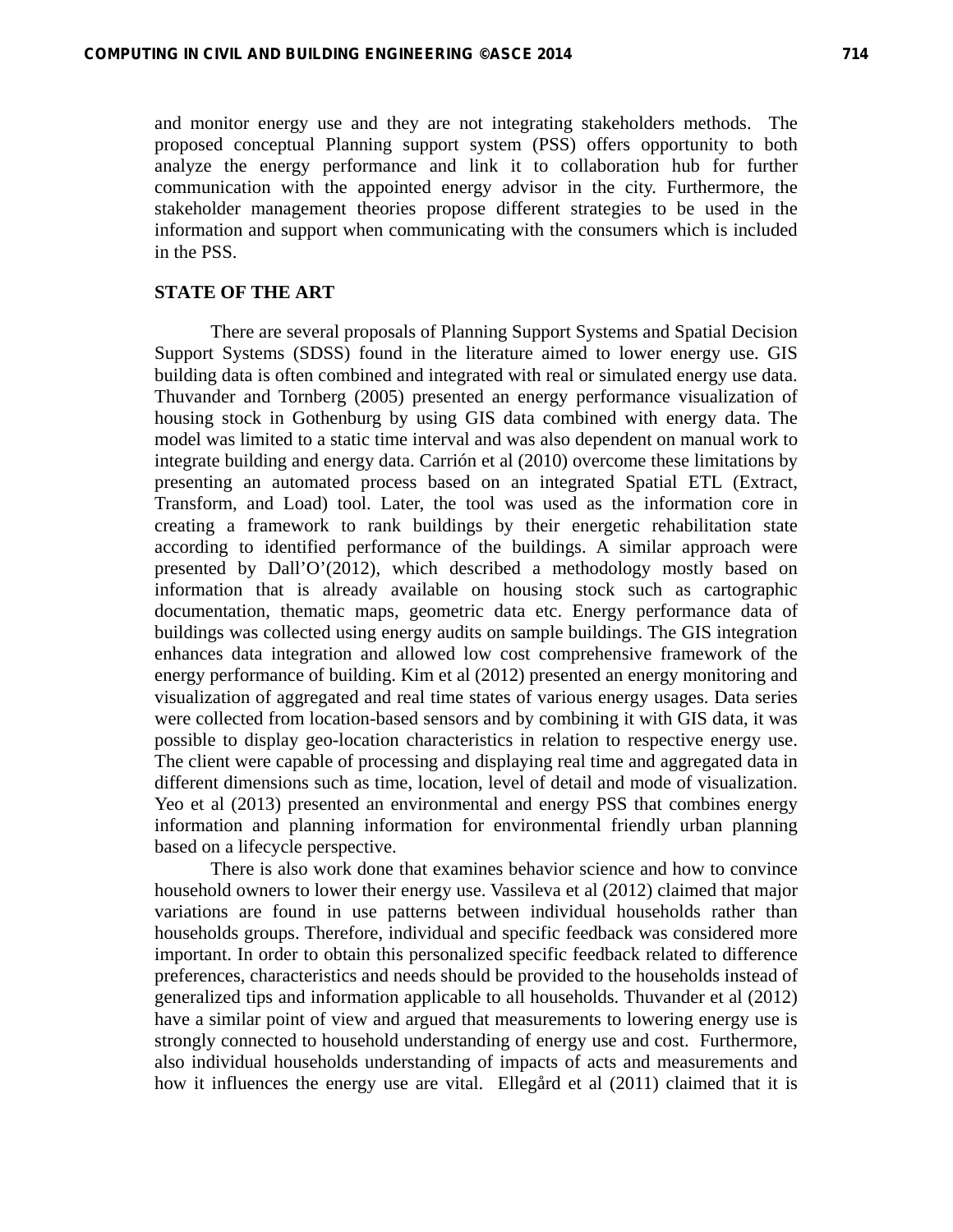important to relate information and feedback from energy use of everyday activities, in order to make it relevant for consumers.

In summary, there is a need to integrate PSS with methods to manage household owners both to identify their activities but also to communicate relevant management strategies to lower energy use. If such an integration is achieved a PSS that visualize real time and aggregated data can work more efficient if a link is established between individual householders preferences, their potential savings and a well-established stakeholder communication strategy to achieve understanding by the end-users. Stakeholders are all, directly or indirectly, actively or more passively engaged in the decision-making process Walker et al (2008) and Johnson and Scholes (1999) argued that a stakeholder's relative importance should be classified according to their interests and power, related to the specific organization. They created a stakeholder map in an attempt to explain how different stakeholder groups should be managed in relation to power and interests. Within the next part we explain how a PSS that includes stakeholder management were developed through a system development processes.

### **METHOD**

To develop the PSS a system development process were used, which is a special case of action research using case studies to collect data (Chiasson and Dexter, 2001) This enhances possibilities to implement the end-result of the research to practitioners by use of implementation cycles on the information system (Hartmann, 2009). The system development process includes:

- 1. Weaknesses with the current way of evaluate energy use
- 2. Define requirements and functionalities
- 3. Build a prototype system
- 4. Observe and evaluate use
- 5. Develop new theories/models based on observation and evaluation of usage

Steps  $1 - 3$  of the research method are described in this paper applying a case study approach. This method is suitable when studying complex processes, (Yin, 2003). The city transformation of Kiruna was selected because of its availability, stakeholder and time-space complexity and high pressure on urban planning processes.

#### **CASE STUDY DESCRIPTION**

The world's largest underground mine is located in the north of Sweden, 150 km above the Arctic Circle; in the town of Kiruna with around 20 000 citizens. The northern position of the town results in an annual average temperature blow 0 °C. With a cold climate the need for energy to heat buildings is high. Kiruna has a wellestablished district heating network that supports buildings with thermal energy for heating and hot water. The district heating system in the town of Kiruna is owned by a municipality company named TVAB. TVAB owns the network and heat productions plants connected to the network. When the heat is produced it is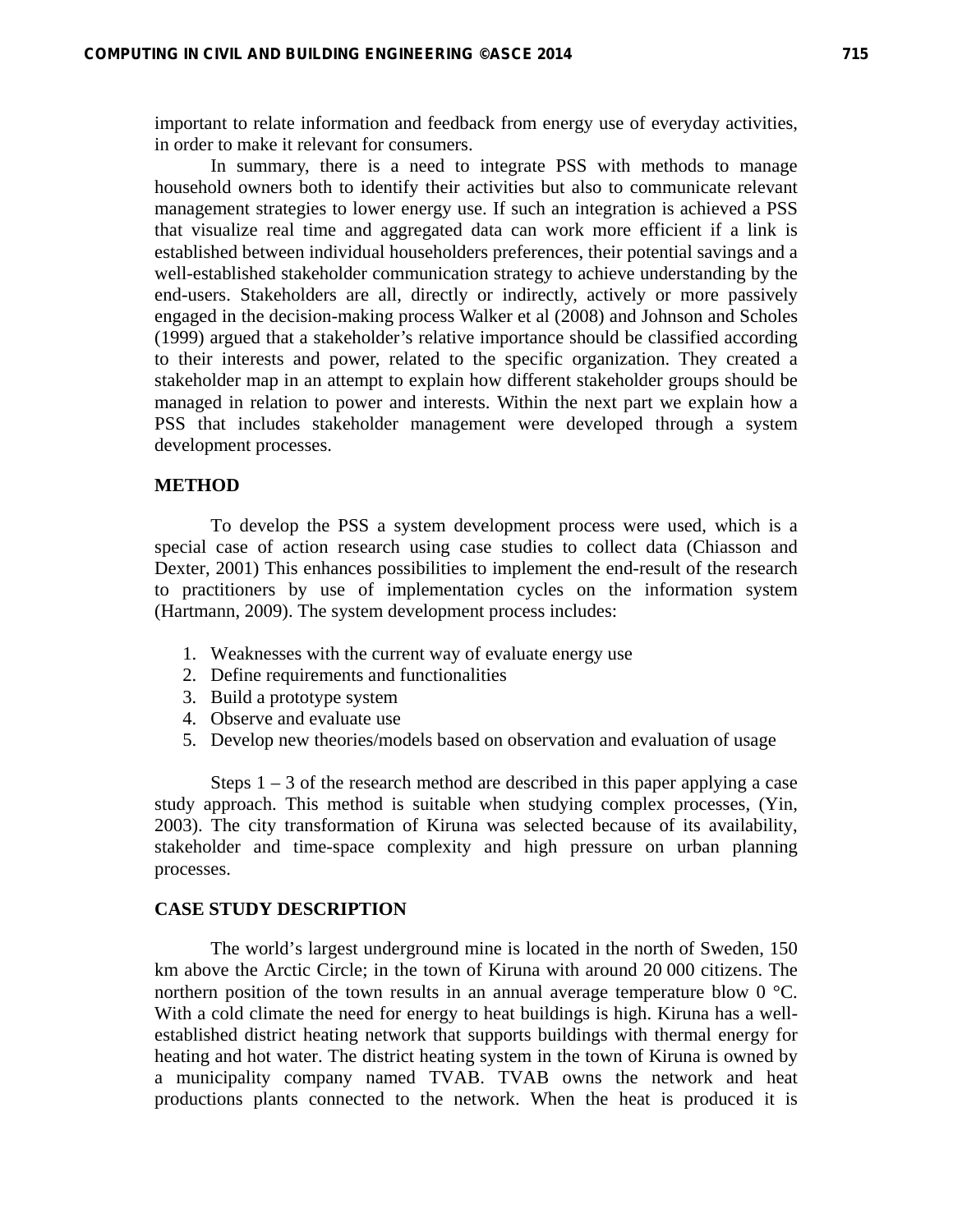transported in a primary piping network in the ground from the production plants to the buildings that is connected to the network. A subcentral is then transferring heat from the primary network to a secondary network (radiator network) and for hot water production. The secondary network has lower pressure level and lower temperature then the primary network, normally two heat exchangers, one for the heat generation and one for the water production is used.

#### **Energy use**

The sub central that transfers heat from the primary network is equipped with measure equipment and it measures:

- Power, momentarily [kW]
- Flow, momentarily and in total,  $[m^3]$
- In and out going temperature, momentarily  $[°C]$

The recordings are used for calculating the energy use and the difference between in and out going temperature. The energy use is accumulated and the total amount is stored. The recordings are once a day transferred, by radio link or wire, to a database. This results in a database that contains all measure data on a daily basis for all consumers in the network. The area that is chosen to be applied for the visualization is an area that contains different kinds of buildings such as villas, apartments, schools and industries.

#### **Data collection and analyze**

Energy data from the municipality owned Energy Company were collected and analyzed. From the archival data the recorded heat consumption for each consumer was chosen. The archival data is not homogenous, measurement error occur and creates lack of data. When a measurement error occur measured heat consumption accumulates to the next day and so on until a correct measurement is done. The lack of data is treated by dividing the accumulated heat consumption in the number of days when the lack occurs, as shown in figure 1, see day 6-10.

|     | Consumer A Measured heat consumption Treated heat consumpion |         |
|-----|--------------------------------------------------------------|---------|
| Day | KWh/day                                                      | KWh/day |
| 1   | 5000                                                         | 5000    |
| 2   | 5000                                                         | 5000    |
| 3   | 5000                                                         | 5000    |
| 4   | 5000                                                         | 5000    |
| 5   | 5000                                                         | 5000    |
| 6   | Lack of data                                                 | 5000    |
| 7   | Lack of data                                                 | 5000    |
| 8   | Lack of data                                                 | 5000    |
| 9   | Lack of data                                                 | 5000    |
| 10  | 25000                                                        | 5000    |
| 11  | 5000                                                         | 5000    |
| 12  | 5000                                                         | 5000    |
| 13  | 5000                                                         | 5000    |
| 14  | 5000                                                         | 5000    |
| 15  | 5000                                                         | 5000    |

**Figure 1. Measured data series and treated data series**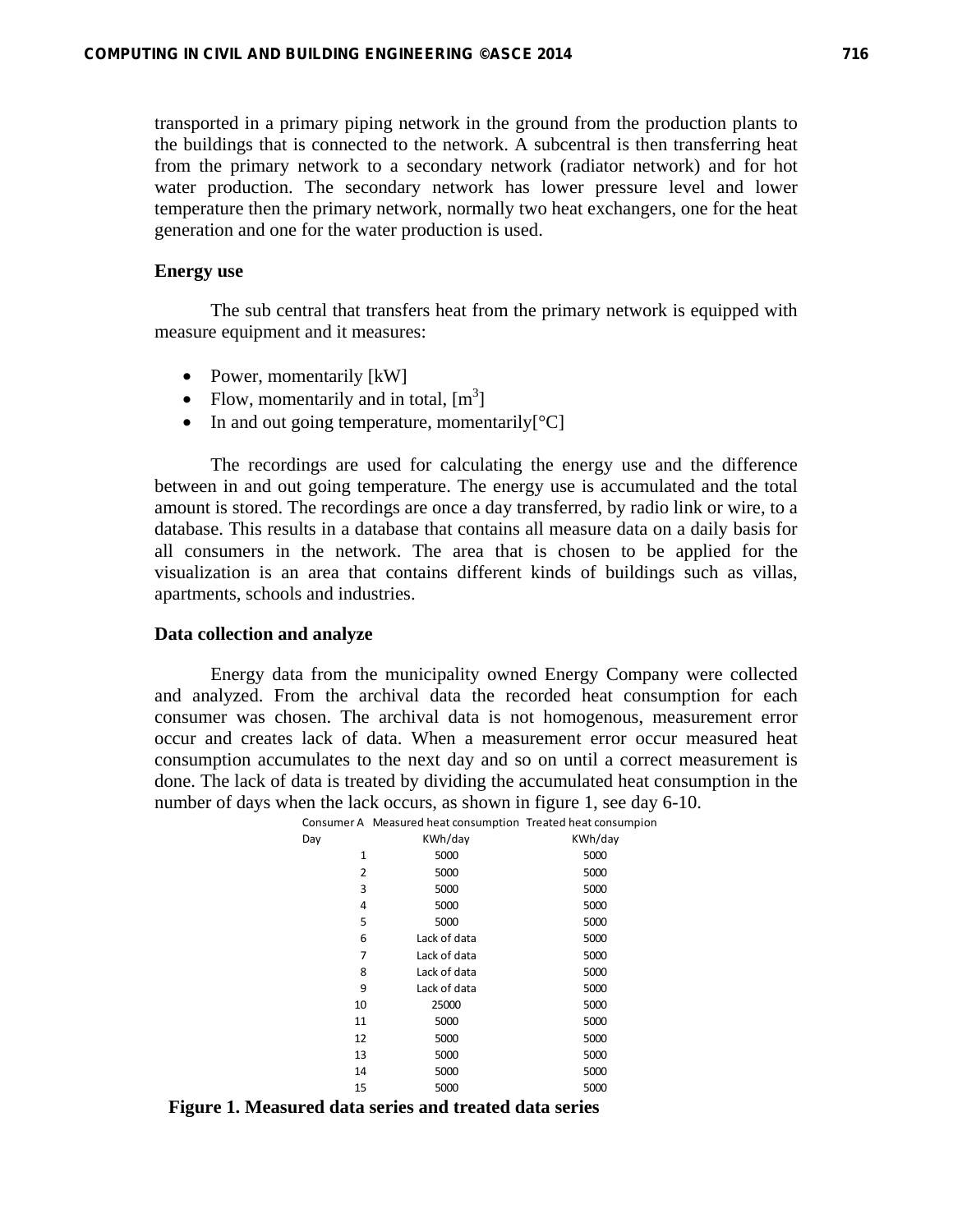# **RESULTS OF THE SYSTEM DEVELOPMENT PROCESS**

The case study showed that there is currently no system in use for the energy company TVAB for evaluating the energy use by different buildings in city of Kiruna. As a result, there is no efficient performance visualization of buildings and the following problems were found:

- TVAB is limited to manual and time consuming methods to analyze the use of energy by different household. Currently no efficient support system exists which integrates information and monitor the energy use of different buildings within the city.
- In Kiruna energy data are scattered and difficult to understand for both for professionals and citizens. For instance, as a result, the energy advisors are limited to use generalized tips and hints instead of customize package for the households.
- Even if a PSS exists, energy data is in general not communicated properly for the public to be able to understand there energy use and which potential relevant measurements that they can take. Furthermore, the methods used in the academy are normally not suitable and adaptable for practitioners needs since they have not been involved in the development process. This is a general conclusion from theory.

Based on this weakness a number of requirements are defined in the next part.

# **REQUIREMENTS AND FUNCTIONALITIES**

As a conclusion from the literature review and case study the following requirements and functionalities are proposed:

- Sorting functionality by building, area characteristics, high and low energy use values.
- Automated integration of building and energy data.
- Web-interface, easy to use and share both by planners and residents
- Performance visualization based on kWh, year build, floor area  $(m^2)$  in a 4D environment
- Two-way asynchronies communication. Possibility for households to leave their feedback and information
- Create a stakeholder management model, to identify household groups and communicate with them related to a pre-defined strategy, according to interests, ability and cost/benefit.

# **A PSS PROTOTYPE FOR ENERGY PERFORMANCE**

Based on the requirements a prototype system was created, see figure 2. The model automatically integrates the building and the energy information with a spatial ETL (extract, transform and load) tool e.g. Feature manipulation engine FME 2013 and prepares it for a visualization tool e.g. Google Earth.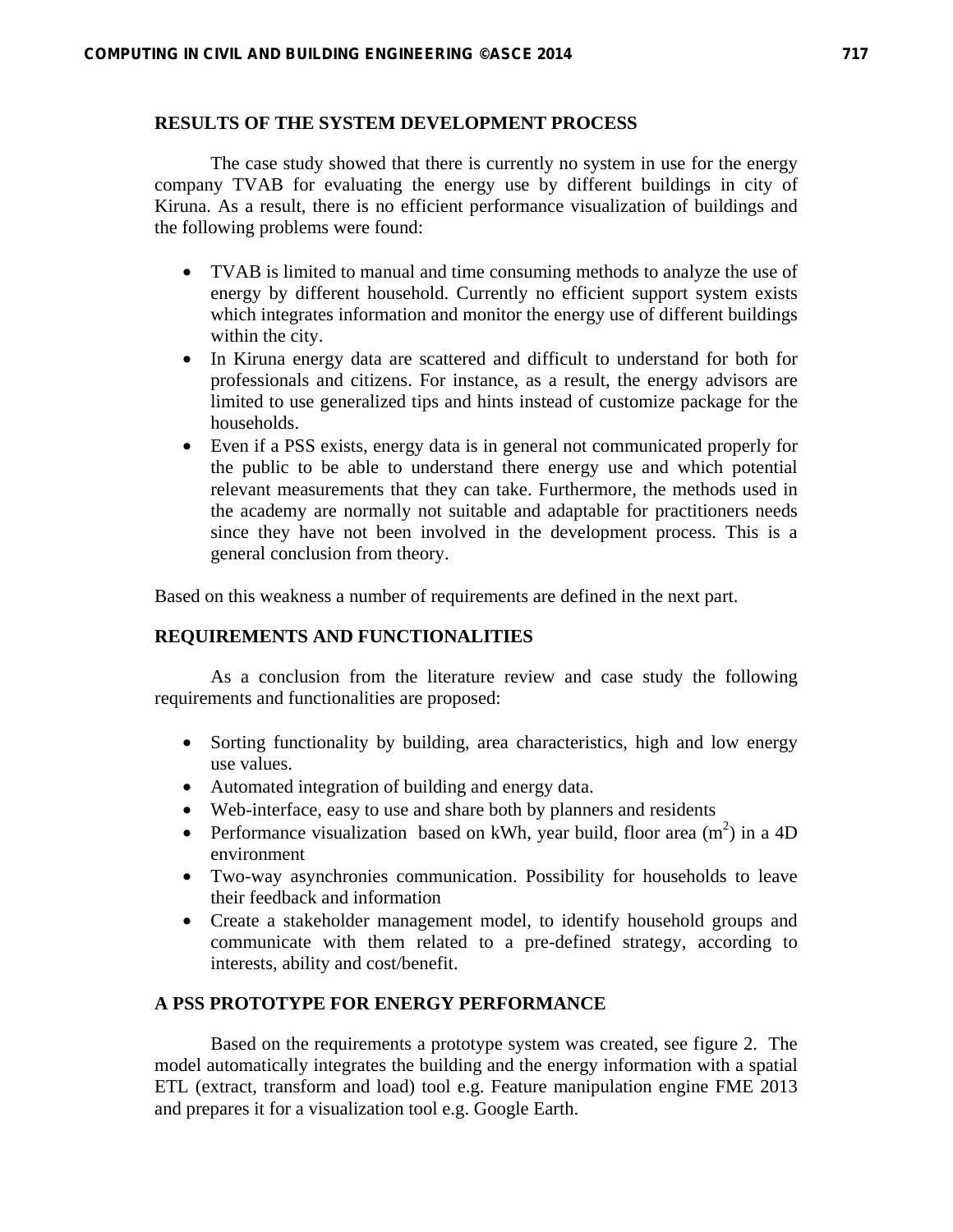

 **Figure 2. The information process model** 

The process model can create energy use pattern for different buildings at any given time. The functionality offers opportunities to show the energy use pattern for a housing stock that is grouped by district (e.g. house type) and type of resident. It consists of the following steps:

- 1. An area is selected within the municipality to analyze energy use for the build-up environment
- 2. Urban planners and the energy advisor select a suitable district to analyze buildings of same type with similar climate conditions.
- 3. To create a building set with same properties, the households are clustered by year build, building use, floor size and type of energy used.
- 4. Energy performance operation is done by integrating building parameters with the energy use for the users that earlier were clustered. Here the 10% highest and lowest energy consumers are sorted out based on a weekly use.
- 5. The performance visualization can be used to analyze the energy pattern of the district by a 4D map with time-liner, where it is possible to switch to street to inspect the buildings characteristics view, see figure 3.



**Figure 3. Shows the map and street view of users with a high kWh/day on 2010-11-09 the number indicates a specific household owner**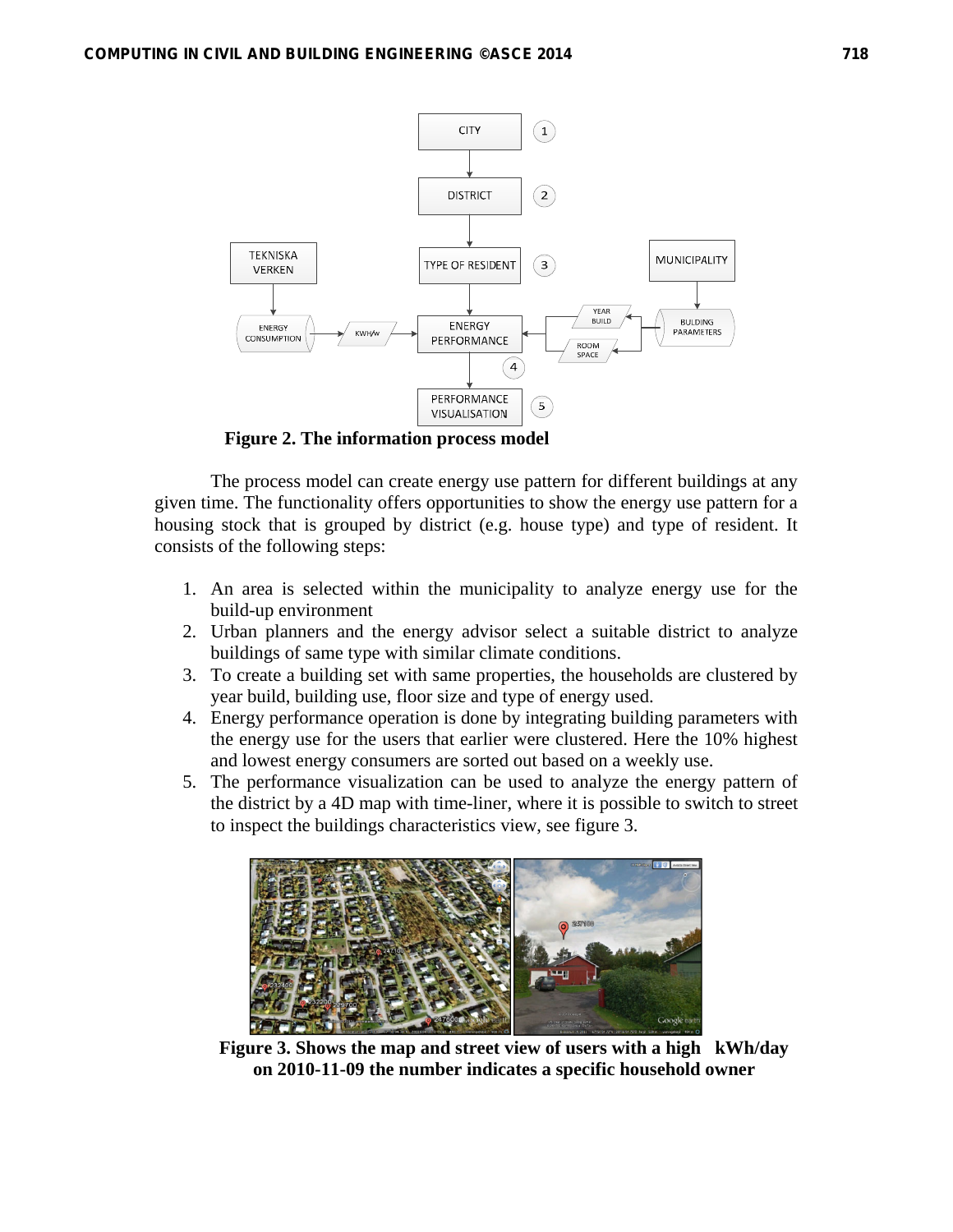The visualization itself is not enough to convince and make citizens to understand how they can lower their energy use. The citizens need to understand how their energy uses are connected to their buildings and household activities. Energy use scenarios and support by expert can enhance understanding of their situation. In figure 4 the internal stakeholders´ experts supports this work by making scenarios for different household groups, which is later communicated by the energy advisors to the households. A collaboration hub enhances these possibilities, by use of a webinterface with a map and communication opportunities divided in two basic permission levels. First, the professional view use by energy advisors and urban planners which have a full overall image of the energy performance. Second, the user interface, the general public and interested citizens are here limited to see their own consumption and household owners that have given permission to share their information.



**Figure 4. The proposed collaboration hub and the proposed energy performance and interest matrix** 

The energy advisor is suggested to manage the stakeholders in terms of energy performance and interests´ matrix, which is showed in figure 4. This can support the energy advisor to use different strategies for different stakeholder groups such as direct advising, showing engaging examples, generalized communication and minimal effort due to the stakeholder characteristics.

# **CONCLUSIONS**

A stakeholder PSS for district heating systems was proposed, which consisted of three parts. First a method to integrate basic building information with energy data was proposed. Second, an automated process for performance visualization of past energy consumption per m2 heated area and year (kwh/m2) was created. Third, a framework to visualize high energy consumption pattern to stakeholders together with strategies for stakeholder management was suggested. There is still a lack of knowledge how such a PSS can be used in relation to stakeholder management strategies. Therefore the next step of this research is to evaluate and test the system together with energy advisors of 20 municipalities in Sweden.